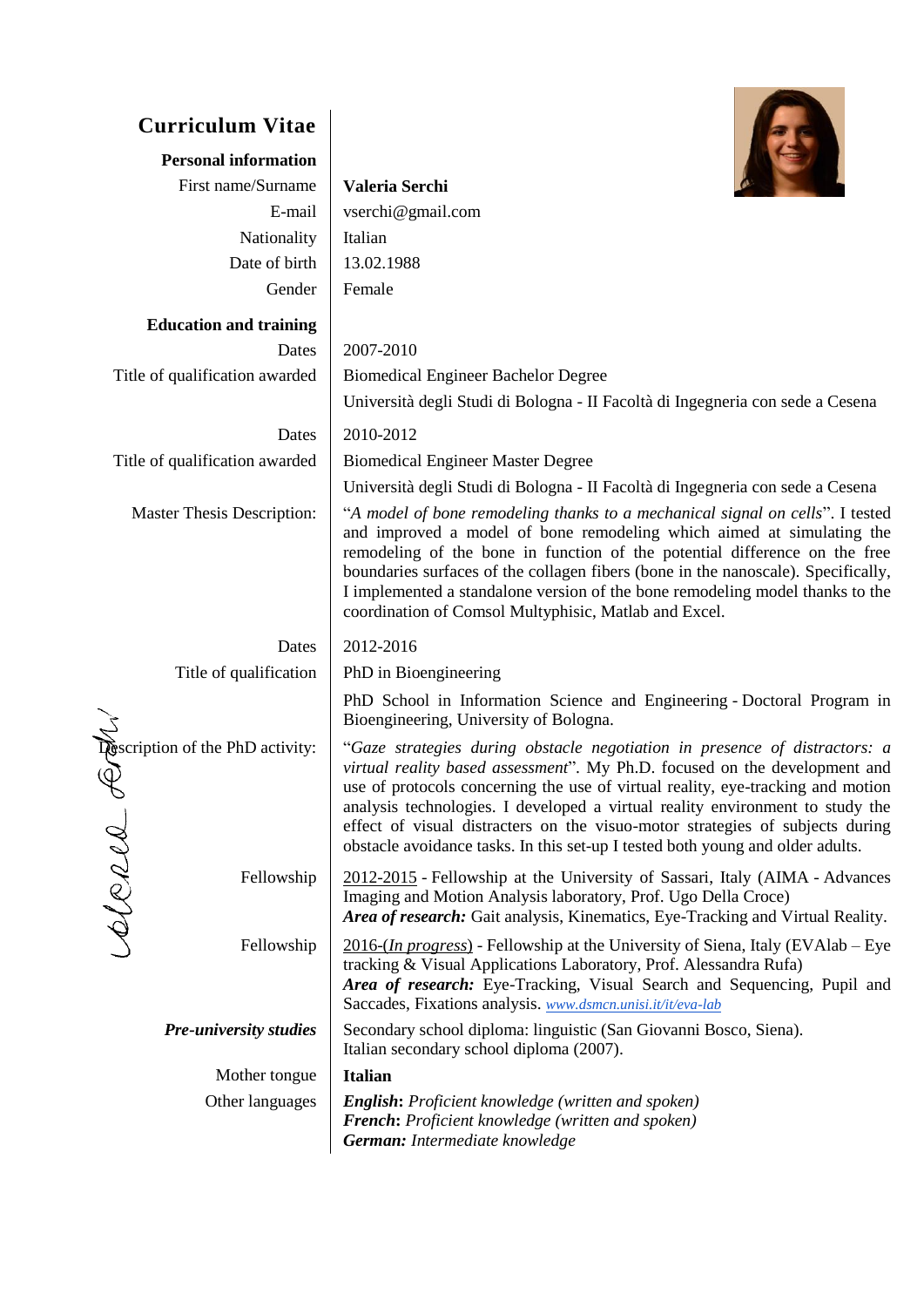| Linguistic experiences        | ERASMUS LLP (2012)<br>Language: French.<br>Duration of studies: 6 months.<br>Foreign country: Besançon, France - ISIFC (Institut Superieur de Franche-<br>Compté), Prof. Jean-Marie Crolet.                                                                                                                                                                     |
|-------------------------------|-----------------------------------------------------------------------------------------------------------------------------------------------------------------------------------------------------------------------------------------------------------------------------------------------------------------------------------------------------------------|
|                               | PhD abroad period (2014-2015)<br>Language: English.<br><b>Duration of studies: 10 months.</b><br>Foreign country: Waterloo, Ontario (Canada) - LMPB (Lifespan and<br>SpychoMotor) Lab, Prof. Michael Eric Cinelli                                                                                                                                               |
| Social skills and competences | <b>Volunteering activity:</b><br>I participated to fundraisers to help an African village building a school. I also<br>volunteered in the pediatric hospital of Siena, where I was able to confront<br>difficult situations and to entertain the young patients.                                                                                                |
| Computer skills and           | Programming languages known: Java and Python.                                                                                                                                                                                                                                                                                                                   |
| technical competences         | <b>Programs experience:</b>                                                                                                                                                                                                                                                                                                                                     |
|                               | Computation and simulation software:<br>- Matlab. I use Matlab mainly for signal processing. I have experience both<br>in kinematics (i.e. gait spatiotemporal parameters and joint angles) and gaze<br>signal analysis (i.e. cleaning, fixation and saccades detection algorithms,<br>pupil frequential analysis).                                             |
|                               | - Comsol Multiphysic. I used this software during my Master Degree Thesis<br>project when I had to test and improve a model of bone remodeling.                                                                                                                                                                                                                 |
| Clerca Lody                   | <b>Virtual Reality Software:</b><br>- World Viz Vizard. World Viz Vizard is a python based software for the<br>development of virtual reality interactive environments. For my PhD<br>project, I used this software to develop a virtual reality environment fed by<br>the motion of the body (integration with optoelectronic technology,<br>Optotrak Certus). |
|                               | Brain MRI analysis:<br>FSL, SIENAX (part of FSL5.0) and SPM12.                                                                                                                                                                                                                                                                                                  |
|                               | Statistical software:<br>SAS and SPSS.                                                                                                                                                                                                                                                                                                                          |
|                               | Laboratory instruments experience:<br>Magneto-inertial sensors:<br>MTx (XSens), Opal (APDM), FreeSense (Sensorize).                                                                                                                                                                                                                                             |
|                               | Opto-electronics sensors:<br>Vicon T20 (Vicon), BTS (BTS Bioengineering) and Optotrak Certus (NDI).                                                                                                                                                                                                                                                             |
|                               | Eye-tracking technology:<br>- <b>EyeTrac7</b> (ASL, wearable technology): I used this system integrated to<br>virtual reality and optoelectronic sensors for the assessment of healthy<br>young and older adults.                                                                                                                                               |
|                               | - Tobii TX300 (Tobii, static technology): I validated this device for treadmill<br>walking and virtual reality use (integration with optoelectronic sensors,<br>Vicon T20).                                                                                                                                                                                     |
|                               | - Tobii T10 (Tobii, static technology) and ASL504 (ASL, static technology):<br>I used these devices in clinical assessments of ocular movements<br>(University of Siena, Hospital Le Scotte, "Neurometabolic Diseases Unit")                                                                                                                                    |

and for visual search and visual sequencing investigations.